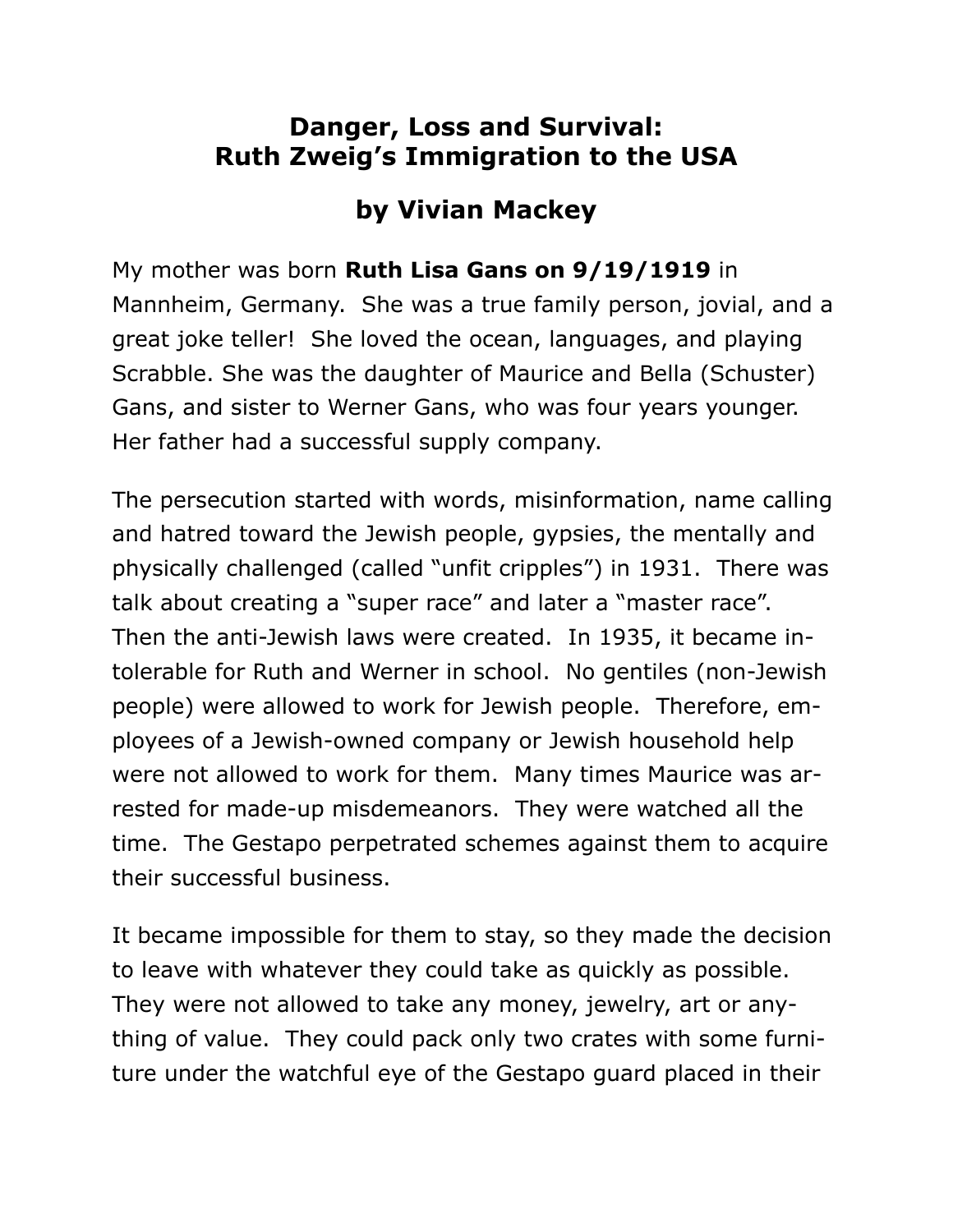home. Later, when they received the furniture, it had been torn open by Gestapo looking for hidden valuables. Eventually, they left with the equivalent of \$10.

My mother, Ruth, at the age of 19, left for Lugano, Switzerland where she married Dr. Carlo Ghioldi, a biochemist, whom she had met when she was 17. After many traumatic incidents, her parents finally left Germany, first to attend her wedding and then immediately thereafter they fled to Cuba where they were allowed to wait for a sponsorship and visas to the United States of America!

This process took years. From Cuba, Werner (then 15) was sent to strangers in Sharon, Massachusetts, to continue his education. These kind people opened their home to a Jewish boy who could no longer stay in school in Europe. Upon graduation from Sharon High School, Werner joined the United States Army in counter-intelligence as a translator. He became a member of the famous "Richie Boys."

After the marriage, Ruth and her new husband, Carlo, moved to Milan, Italy, where he was employed as a biochemist. Ruth was 20 years old when their son, Emilio, was born. In 1943, German troops occupied central and northern Italy. German authorities rounded up Jews in the major cities. At the same time, Ruth's husband, Carlo, was diagnosed with an inoperable, malignant brain tumor. During this time, they were hiding and accessing bomb shelters during the air raids. She dealt with the care of her dying husband, baby, air raids and hiding. Carlo died of his terminal illness within 3 months. He died an agonizing death which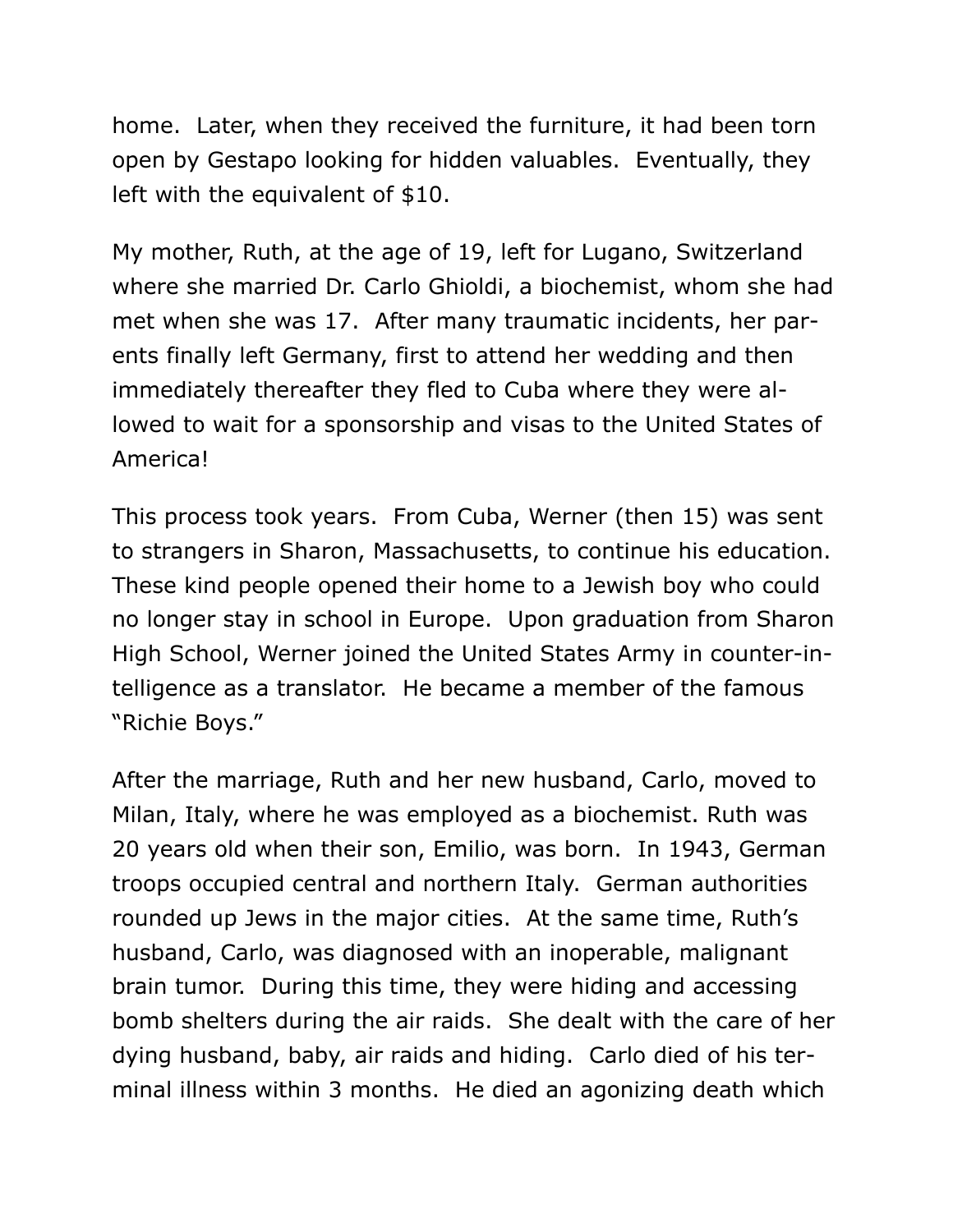Emilio witnessed at a most impressionable age, scarring him for life. Widowed during the war at the age of 24 and Jewish, she could not get ration stamps for food and therefore went to farmers on her bike to beg for a few eggs and carrots which she cooked for her son, sacrificing her portions. She could never collect any money or death benefits on her husband's insurance policy or they would have been captured by the Gestapo.

In 1943, with the little bit of money she had left, Ruth hired a farmer to carry Emilio (then 4) and guide her in the dark of night through the forest, climbing over the mountains as far as the Swiss border. She carried a single suitcase on her back using her arms to hold back brush and pulled on big limbs to get up the mountains. The guide left her before the border with instructions for which way to hike to the nearest Red Cross camp. She never forgot when the two of them arrived being greeted with hot chocolate!

In Switzerland, they remained in a refugee camp for months. Later, they would be allowed to stay with a relative in Switzerland until the war was over. Ruth's brother, Werner, who had served in the United States military then went to Washington, D. C. to expedite the process of getting the proper paperwork and visas for his sister and nephew to immigrate to the United States.

In 1946, they arrived in Boston with nothing and not speaking English. She lived in a tiny apartment with her parents and brother thankful to be alive! In 1947, she met my father, Helmut Zweig, at the Immigrant Mutual Aid Society (IMAS) in Boston. In 1947, Ruth and Harry were married and I was born in 1949.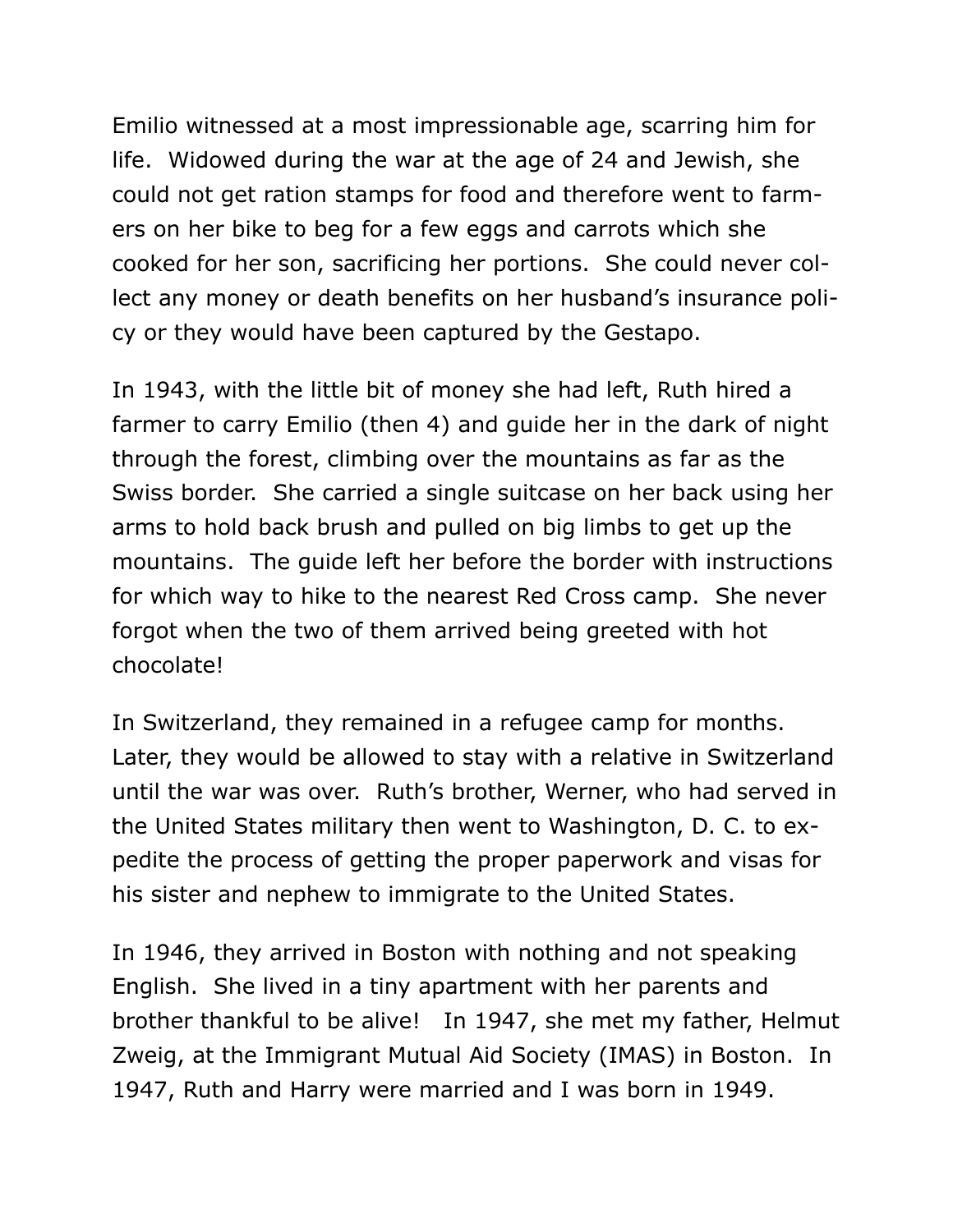My Father's escape involved completely different challenges and circumstances. Born in 1906 in Berlin, he was the oldest of Rosa and Moritz (Blank) Zweig's five children. Of his immediate family, his three sisters, Herta, Frances, and Sella survived also with harrowing stories and relocations to France, United States and Israel respectively. Both his parents died in the Dachau Concentration Camp and his fourth sister, Erna, her husband and baby, son, were executed.

My father would never talk about the atrocities. He had been a professional musician who played five instruments in Europe, but in the United States, he never picked up a musical instrument! When I was five years old, we moved to a suburb of Boston. It was a generally Christian community where I felt the prejudices of other children.

I emphasized the date Ruth was born since later in life, after her children and grandchildren were born, she felt that everything significant and good that happened in her life had a number "9" in it! After all she endured and suffered in her lifetime, she remained optimistic, open minded, accepting, non-judgmental, charitable, most loving and kind. Ruth lived to be 100 years old.